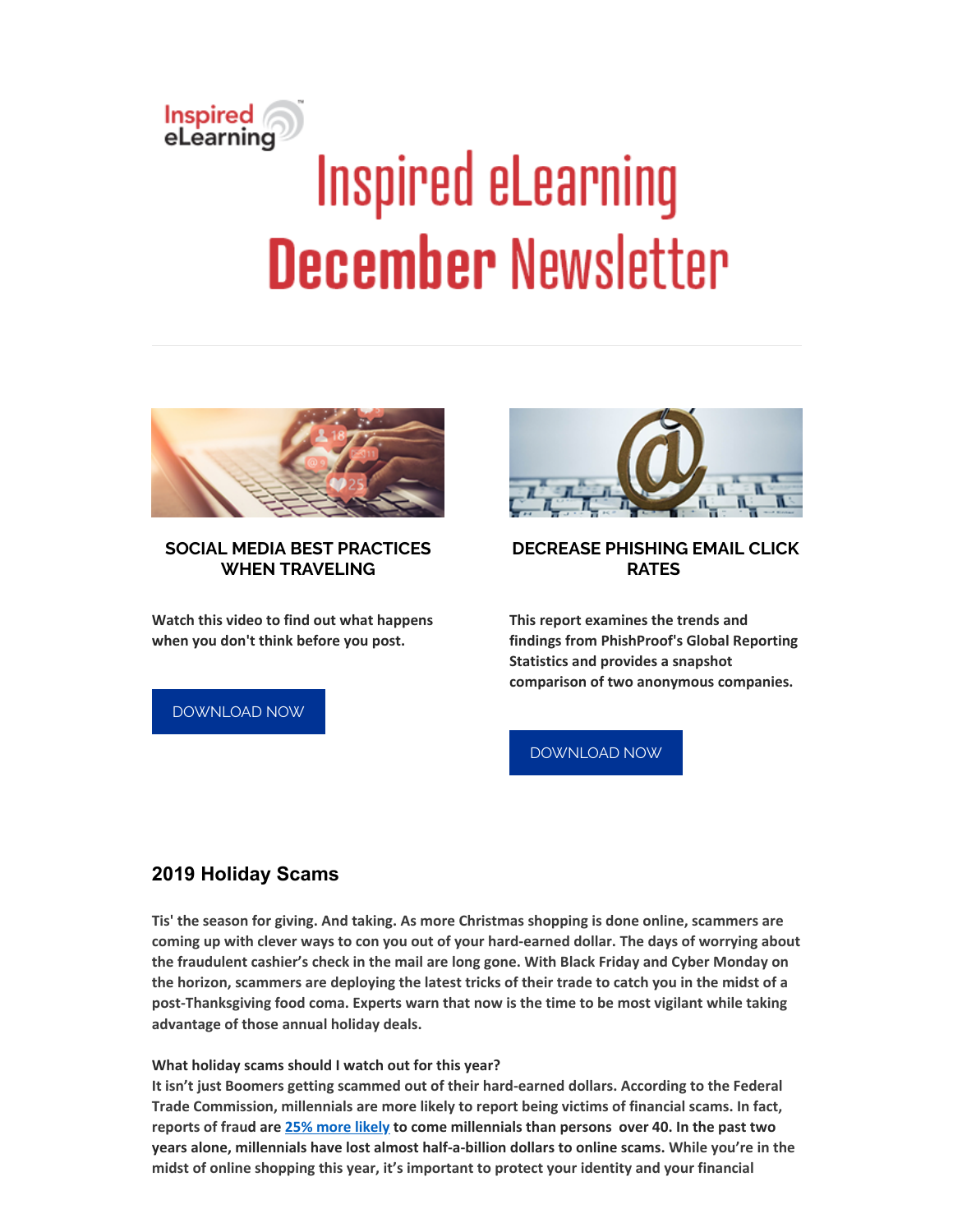**information. Scammers will use your willingness to go to the ends of the earth to buy that special gift for a loved one against you.**

#### **Secret Sister**

**Secret Sister is a social media scam that has been going around for the last couple of years. Facebook users recruit "sisters" with the promise that they could receive up to 36 gifts. The catch is, they have to buy a \$10 gift for a stranger on**



**the internet. Users provide your name, address and email. Then recruit friends to join. If you think it sounds like a pyramid scheme you're right. Users don't know who they're buying gifts for or whether those internet strangers will even return the favor. In addition, giving personal information such as your home address could open you up to cybersecurity breaches.**

#### **Elaborate fake websites**

**Whenever you receive an email saying that your account has been compromised and requires immediate attention such as a password, BE. SKEPTICAL. Often, these emails will contain links to elaborate web pages that closely mimic major websites such as Apple, Amazon, Google, Banks or even social media sites. These websites are typically part of phishing scams. Phishing scams lure users to these fake websites that capture login information, account numbers, credit cards and more.**

#### **Call spoofing/ Robocalls**

**Robocalls are often scammers looking to find working numbers. If you answer the phone, they may ask to push a button to stop calls or reply yes. They will use these responses to make unauthorized charges on accounts.**

**However, during the holiday season, you may get calls from spoofed numbers asking you to donate to the local police or fire department. More often than not, these are scammers. It's recommended that you verify the name of the caller and the organization they are calling from. In** addition, if you feel compelled to donate, send a check instead of giving your credit or debit card **number.**

#### **"Car warranty" scams (mail or phone)**

If you get a phone call or a letter in the mail saying that your extended car warranty is about to **expire. Use caution. Car warranty scams attempt to trick consumers into buying useless vehicle service contracts. Often, these service contracts cost anywhere from \$1,300 to nearly \$2,900. A salesperson will convince a victim that the warranty provides bumper to bumper coverage, including engine troubles. However, any attempt to make use of the warranty is stonewalled and refunds for the purchase of the warranty are virtually impossible. Despite government efforts to crack down on car warranty scams, it remains alive and well.**

#### **Cheap products**

**Scammers will pretend to be legitimate online sellers, with either a fake website or fake ad for a genuine retailer. The sites will offer luxury, name brand items such as clothing, jewelry or electronics at very low prices. Sometimes, you will receive the item you paid for, but as a very cheap knock off or you will receive nothing at all. While many people believe Amazon to be safe to make purchases, there are third party vendors on the site that sell homemade or cheap products. It's important to scrutinize everything.**

**Many of us believe that we can't be duped. However, making this errant assumption is what online thieves depend on. By following [common-sense](https://www.carlsonattorneys.com/news-and-update/secure-holiday-shopping/) tips, you can prevent your personal data from being compromised online.**

**This article was written by The Carlson Law Firm and can be found in its entirety [here.](https://www.carlsonattorneys.com/news-and-update/2019-holiday-scams/)**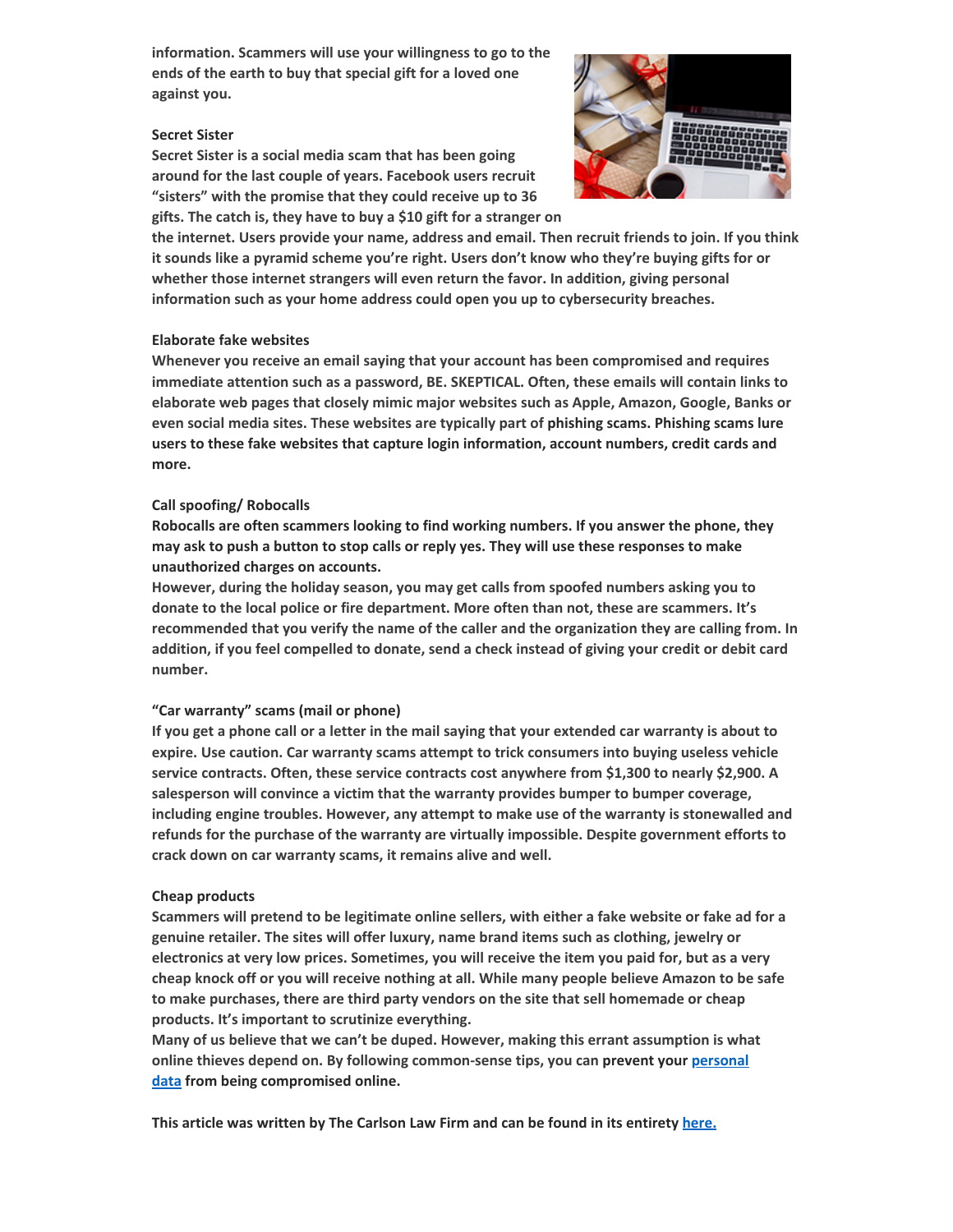#### **How to Movate Employees to Take Training**

**Security awareness training helps educate organizations and prepare its people to defend against today's most threatening cyberattacks. However, most people tend to forget the majority of infrequent or insufficient training. With that the case, how can security and risk management pros ensure their security awareness program sticks?**

**According to John Trest, Chief Learning Officer at Inspired eLearning, motivation, retention, and support are the crucial components of every successful security awareness training program. This blog will focus on part one of creating a comprehensive security awareness program: Motivation.**

**Employees don't want to take mandatory training courses. In order to keep adults interested and learning you must motivate them internally and externally, making them feel compelled to engage with the material.**



**The first key to doing this is to ensure your trainings have a high level of production quality. Inspired eLearning's training leverages cinematic videos, [game-based](https://inspiredelearning.com/blog/virtual-reality-technology-and-learning/) simulations, virtual reality, and content with real-life scenarios that engage the learner and motivate them to pay attention.**

**Another key to motivating adults is to make sure they see value in the training material. They need to know what they can take away from it that furthers their interests or helps**

**them. In the case of cybersecurity, they need to know how the learning will help protect them, their job, and their families.**

**In addition to value, adults need to relate training material back to what they know or have experienced. It's important that they see imagery relevant to their day-to-day lives. If it's not relevant to them, it can come across as a waste of their time.**

**Recognition is another important piece of motivation. Encourage learners to pay attention and participate in the training. Simply giving learners recognition for completing training early, modeling good cyber hygiene, or not falling for phishing simulations can make a big difference in adoption.**

**Inspired eLearning's award-winning security awareness education programs adapt to each learning style ensuring that your employees are engaged, learning, and retaining cyber-security best practices.**

**Our courses are created by a team of instructional designers that have more than 60 years of combined elearning experience, and our experts use the ADDIE model paired with cinematic creation styles to create courses that appeal to adult learning processes, making our security awareness programs the most engaging and effective in the industry.**

**Read the full version of this blog [here](https://inspiredelearning.com/blog/motivate-employees-to-take-training/)**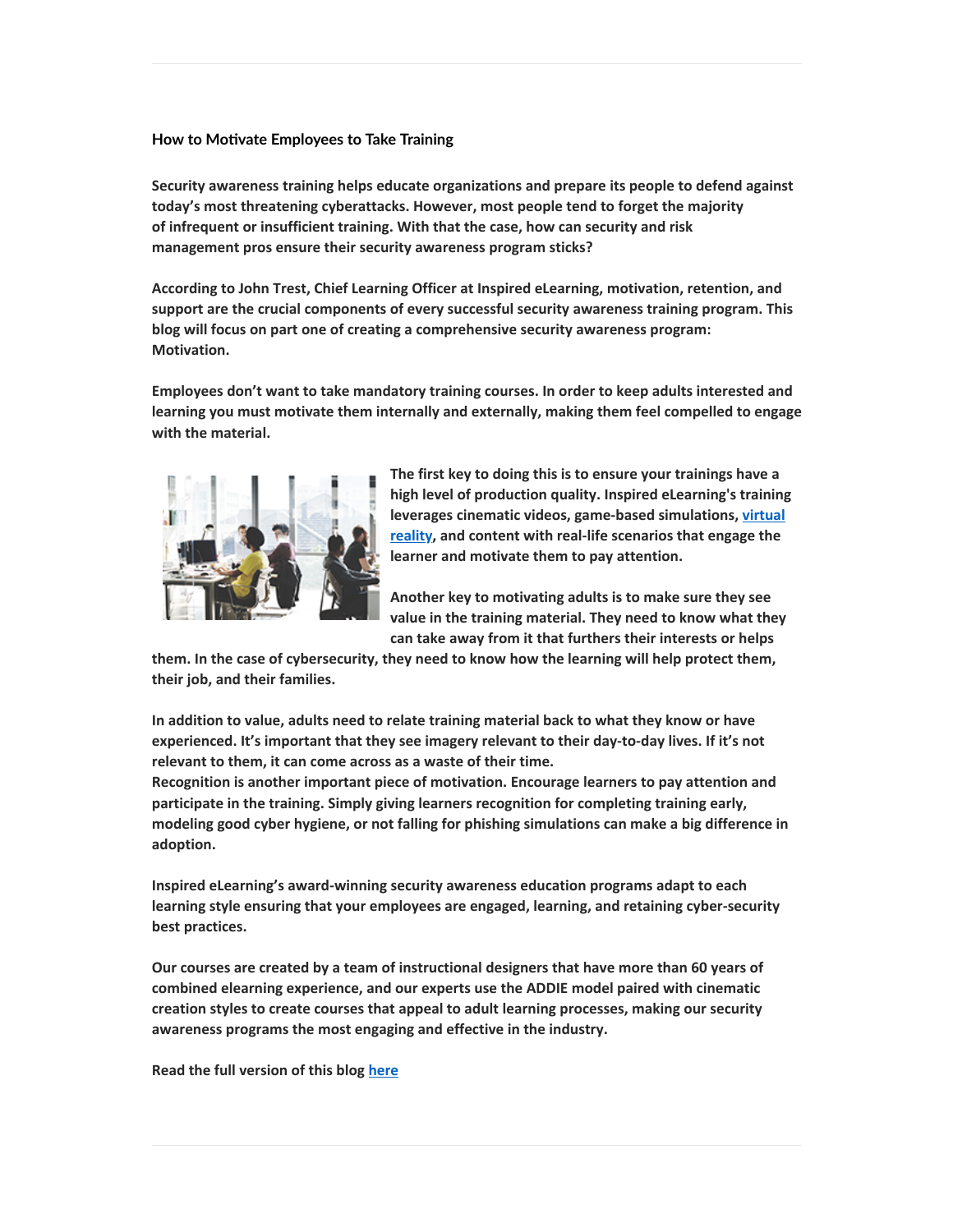## **2020 Threats on the Horizon**

**While we cannot predict the future, we can see threats that are trending into 2020. Phishing, mobile malware, and IoT will be mainstays for the foreseeable future. We will also see some new twists on some old exploits. Read on to learn more.**

#### **Phishing is Here to Stay**

**In 2020 we will see a rise in SMS scams (SMiShing) and manipulation of messaging on social media and gaming platforms. Attackers will try to influence political views, incite dissonance, or trick users into giving up personal information, login credentials, or money. Tips to keep top of mind: Always verify the sender, practice a no trust policy, and do not befriend online folks whom you do not know personally.**

#### **Threats without Borders**

**We already witnessed weaponized social [media](https://inspiredelearning.com/resource/social-media-safety-infographic/) attempts by the Russian government using AIdriven bots to bombard Facebook and Twitter with political propaganda trying to sway our US voters back in 2016. We can expect to see even more overseas political adversary groups creating and spreading false stories to undermine support for their opponents in the US 2020 elections. These borderless attacks will also extend to the 2020 Olympics. [BoozAllenHamilton'](https://www.boozallen.com/c/insight/publication/top-9-cybersecurity-trends-for-2020.html?cid=CyberTrends-adwords-PaidSearch&gclid=EAIaIQobChMIioTS4qno5QIVAx6tBh05WAa1EAAYAyAAEgIPqPD_BwE#download)s top intel analysts predict that nation-states will be poised to interfere in the 2020 Olympics. So, watch out for the cyber gymnastics that will be no doubt be scattered throughout your social media feeds.**

**Bottom line: Check your sources and don't believe everything you read on social media platforms.**

#### **Craftier Mobile Malware on the Rise**

**Cyber criminals are churning out mobile banking malware as their top selling app on the dark web.**

**These banking malware strains can steal payment data, credentials and funds from victims' bank accounts, and make fraudulent purchases with victims' credit card information. Fake apps or malicious links with this malware pre-embedded will proliferate every cyber landscape. Be wary of clicking on links that show up in text [messages](https://inspiredelearning.com/resource/smishing-video/) social media feeds, advertisement popups, email, and gaming platforms. Download apps from trusted sources only. Check the app reviews for anything suspicious like "too many ads," "runs the battery down," and "always freezes up my app or device."**



#### **Convenience vs Risk: The IoT dilemma**

**It can be very easy for cyber criminals to gain access to our networks through weak IoT devices. With one attack, they can burn your house down by gaining control of your smart oven. With the same attack multiplied throughout your whole neighborhood of smart appliances, they can cause a mass fire or shut down the power grid by overloading the systems. That's just one scenario. In 2020, we will see IoT attacks escalating in the industrial sector and affecting the masses.**

**For the consumer: Take advantage of technological conveniences but weigh the risks first. If possible, segregate your IoT network from your everyday use Wi-Fi network so that your computer and mobile devices are not sharing the same network as your smart home gadgets.**